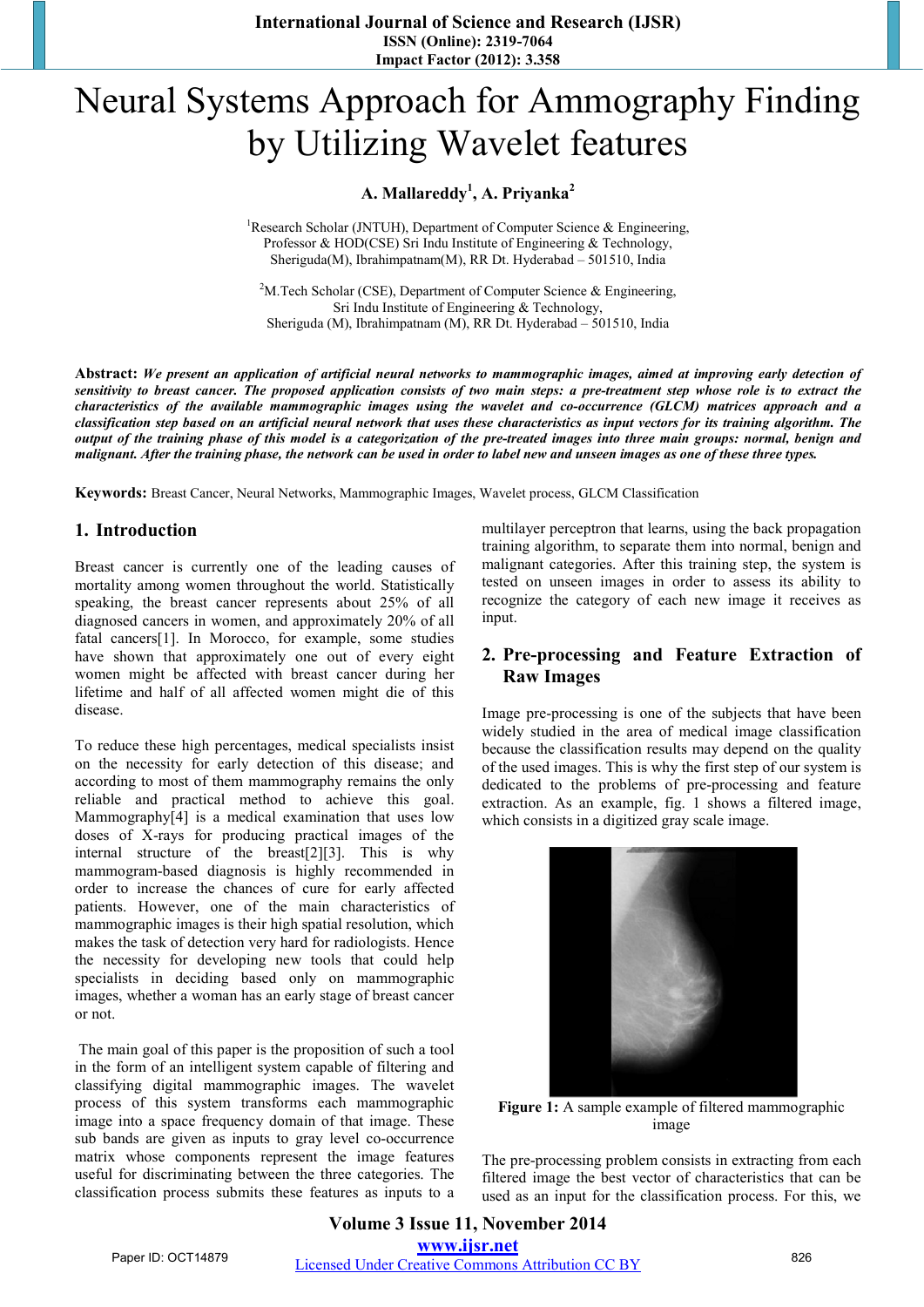apply a segmentation method that allows the partitioning of each mammographic image into two regions. This method consists in using an intensity threshold, C, as a reference to which each pixel value in the image should be compared[6]. According to this comparison all pixels that have a gray level value greater than are coded by 1 and all others by 0.



**Figure 2 :**(a) before segmentation



**Figure 2 (b):** After segmentation

## **2.1 Wavelet Process**

In the present study, DWT is used to extract the mammogram feature vectors by applying multilevel of decompositions which reduce the number of values used as a classifier input and at the same time keeps the main features of the image details. Different mother functions from Daubechies family are used in the multiresolution analysis. The basic idea of the discrete wavelet transform (DWT) [8] [9] is approximating a signal through a set of basic mathematical functions. The continuous wavelets transform (CWT) of a function *f* using a wavelet function basis is defined as:

 $f(a,b)=\int f(x)\varphi_{a,b}(x)dx$ 

While  $\psi(x)$  is the mother wavelet functions. The basis of wavelet function is obtained by scaling and shifting a signal mother wavelet function.

 $\varphi_{a,b}(x)=1/\sqrt{a}\varphi((x-b)/a)$ 

Where *a* is the scale factor and *b* is the shift value. The mother wavelet should only satisfy the zero average condition (i.e.  $\int \psi(x) dx = 0$ ). The DWT is obtained by taking  $a = 2$  and *b*∈*Z*. In the case of 2D signal (i.e. images), the 2D analysis can be performed as a product of two 1D basis functions as shown in the following equation:

 $\varphi_{a1, b1, a2, b2}(x1, x2) = \varphi_{a1, b1}(x1) \cdot \varphi_{a2, b2}(x2)$ 

This yield a multiresolution decomposition of the signal into four sub bands called the approximation (low frequency component) and details (high frequency component). The approximation **A** is a low resolution of the original image. The details are the coefficients that are neglected during approximation for the horizontal **H**, vertical **V** and diagonal direction **D**. The decomposition process can be iterated with successive approximation being decomposed in turn (multilevel decomposition). While using wavelets decomposition, important information that represents the structure of original data can be captured. Also, wavelets can capture both texture and information efficiently.



**Figure 3:** DWT multilevel decomposition of an image

Here we are applying Wavelet process to the given mammography image by third level decomposition. The resultant bands



**Figure 4:** Multi level wavelet decomposition

## **2.2 GLCM Process**

 In statistical texture analysis, texture features are computed from the statistical distribution of observed combinations of intensities at specified positions relative to each other in the image. According to the number of intensity points (pixels) in each combination, statistics are classified into first-order,

**Volume 3 Issue 11, November 2014 www.ijsr.net** Paper ID: OCT14879 *Licensed Under Creative Commons Attribution CC BY* 827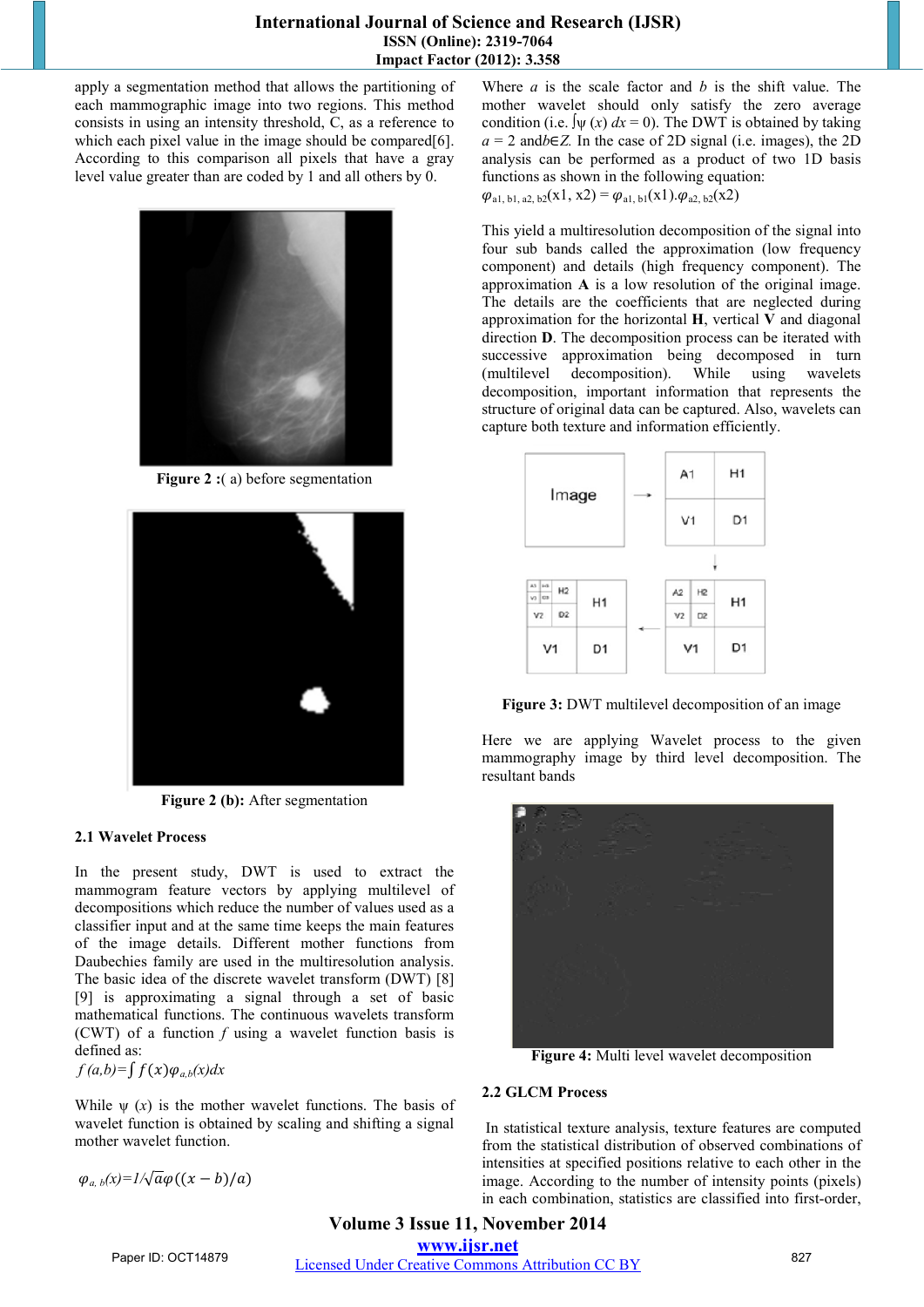second-order and higher-order statistics. The Gray Level Coocurrence Matrix (GLCM) method is a way of extracting second order statistical texture features.

 The approach has been used in a number of applications, Third and higher order textures consider the relationships among three or more pixels[11]. These are theoretically possible but not commonly implemented due to calculation time and interpretation difficulty.

A GLCM is a matrix where the number of rows and columns is equal to the number of gray levels, G, in the image. The matrix element P (i, j |  $\Delta$ x,  $\Delta$ y) is the relative frequency with which two pixels, separated by a pixel distance  $(\Delta x, \Delta y)$ , occur within a given neighbourhood, one with intensity 'i' and the other with intensity 'j'. The matrix element P  $(i, j \mid d)$ , *ө*) contains the second order statistical probability values for changes between gray levels 'i' and 'j' at a particular displacement distance d and at a particular angle (*ө*). Using a large number of intensity levels G implies storing a lot of temporary data, i.e. a  $G \times G$  matrix for each combination of (Δx, Δy) or (d, *ө*). Due to their large dimensionality, the GLCM's are very sensitive to the size of the texture samples on which they are estimated. Thus, the number of gray levels is often reduced.

#### **2.3 Design Flow**

Proposed diagnosis system which consists of three levels of classification is based on two phases; learning phase and testing phase. In the learning phase three ANN's are trained using feature vectors extracted from wavelets coefficients [5][7]. The target is based on expert radiologist diagnosis data. In test phase, the previously trained ANN's are used to diagnosis a query mammogram.



**Figure 5: Proposed architecture** 

# **3. Conclusion**

Using the multilevel decomposition of DWT to extract the features of the digital mammograms is a promising technique to extract features for diagnosis purpose. The proposed diagnosis system achieves good results in classifying the mammograms. Future work could focus on changing the size of features vector and improving the effectiveness the classifier. The presented results in the previous section appear as a positive achievement compared with previous results in the literature. The shortage of this technique is that it needs a supervised classifier with huge database to achieve these high percentage results which is not practically available all the time.

## **References**

- [1] P. Pisani, D. M. Parkin and J. Ferlay, "Estimates of the worldwide mortality from eighteen major cancers in 1985: Implications for prevention and projections of future burden," Int. J. Cancer, vol. 55, pp. 891– 903,1993.
- [2] J. E. Meyer, T. J. Eberlein, P. C. Stomper and M. R. Sonnenfeld, "Biopsy of occult breast lesions: Analysis of 1261 abnormalities," J. Amer. Med. Assoc., vol. 263, pp. 2341–2343, 1990.
- [3] E. A. Sickles, "Periodic mammographic follow-up of probably benign lesions: Results in 3,184 consecutive cases," Radiology, vol. 179, pp. 463–468, 1991.
- [4] E. A. Sickles, "Breast Imaging: From 1965 to the present," Radiology, vol. 215, pp 1-16, 2000.
- [5] Y. Chitre, A. P. Dhawan, and M. Moskowitz, "Artificial neural network based classification of mammographic microcalcifications using image structure features," Int. J. Pattern Recogn. Artif. Intel. vol. 7, no. 12, pp. 1377– 1402, 1993.
- [6] W. E. Polakowski, D. A. Cournoyer, S. K. Rogers, M. P. DeSimio, D. W. Ruck, J. W. Hoffmeister, and R. A.Raines, "Computer-aided breast cancer detection and diagnosis of masses using difference of Gaussians and derivative-based feature saliency," IEEE Trans. Med. Imag., vol. 16, pp. 811–819, June 1997.
- [7] S. K. Kinoshita, P. M. A. Marques, A. F. F. Slates, H. R. C. Marana, R. J. Ferrari, and R. L. Villela, "Detection and characterization of mammographic masses by artificial neural network," in Proc. 4<sup>th</sup> Int.Workshop Digital Mammography, Nijmegen, the Netherlands, June 1998, pp. 489–490.
- [8] E. A. Rashed, I. A. Ismail, and S. I. Zaki, "Multiresolution diagnosis of digital mammograms using artificial neural networks," AJSE, vol. 4, no. 1, pp. 59-65, Aug. 2005.
- [9] E. A. Rashed, I. A. Ismail, and S. I. Zaki, "Multiresolution mammogram analysis in multilevel decomposition," Submitted to Pat. Rec. Let., 2005.
- [10] C. B. R. Ferreira, and D. L. Borges, "Analysis of mammogram classification using a wavelet transform decomposition," Pat. Rec. Let., vol. 24, pp. 973–982, 2003.
- [11]S. Liu, "The Analysis of Digital Mammograms: Spiculated Tumor Detection and Normal Mammogram Characterization," Ph.D. Thesis, School of Electrical and Computer Engineering, Purdue University, May 1999.
- [12]H. D. Cheng, X. Cai, X. Chen, L. Hu, and X. Lou, "Computer-aided detection and classification of micro calcifications in mammograms: a survey," Pat. Rec., vol. 36, pp. 2967-2991, 2003.

# **Authors Profile**



**Prof. A. MallaReddy** is Head of the Department, Computer Science & Engineering, Sri Indu Institute of Engg. & Technology, Sheriguda(Vi),IBP(M),RR Dist-501510. Prof. A.MALLAREDDY, has done his

# **Volume 3 Issue 11, November 2014 www.ijsr.net**

Paper ID: OCT14879 *Licensed Under Creative Commons Attribution CC BY* 828